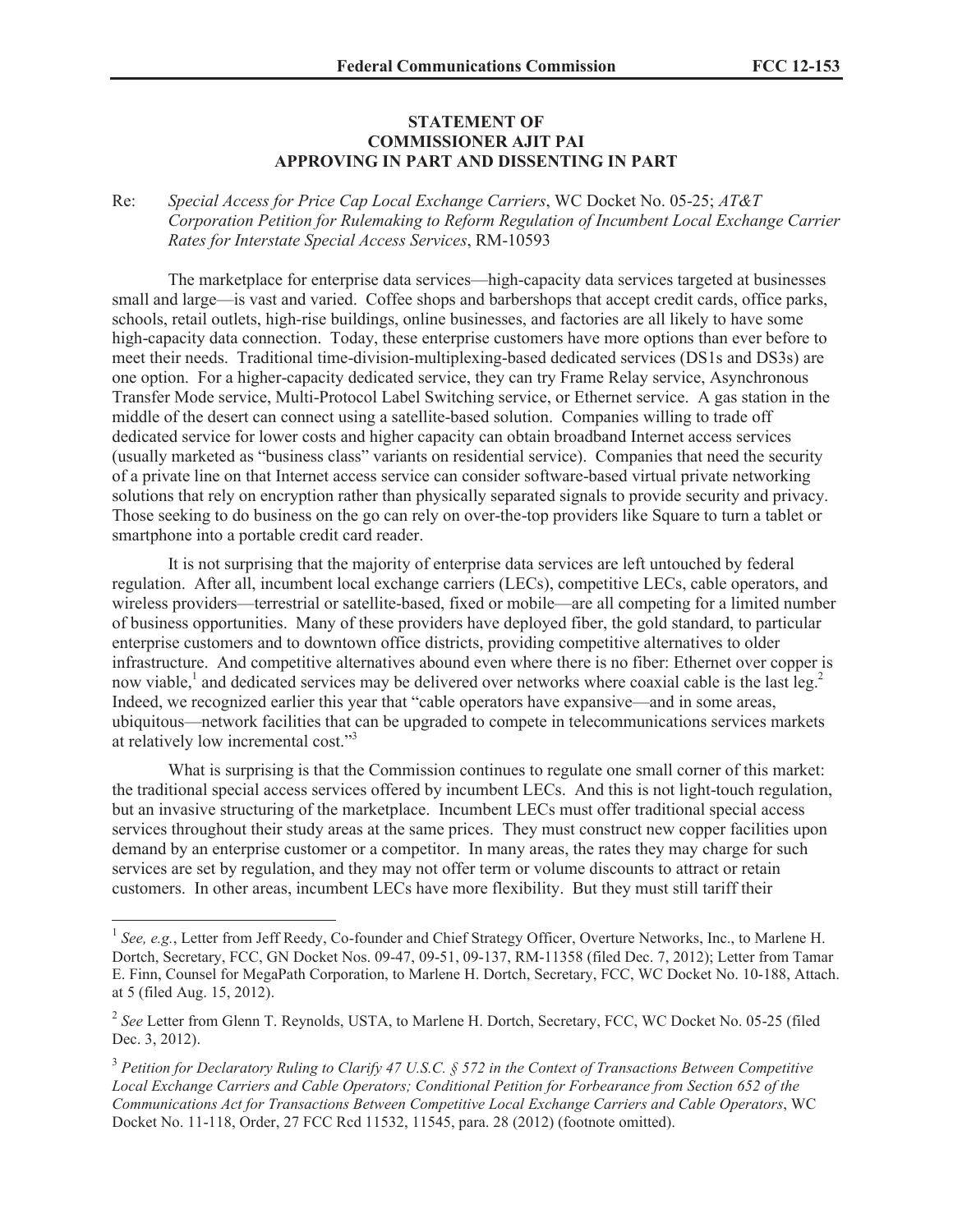contracts, offering the terms of each deal to all comers; individually negotiated arrangements between an incumbent and an enterprise customer are not even a possibility. And all this is just one part of the relevant regulations: Among other rules, incumbents must also offer their facilities up for competitor use on an unbundled basis.

It is against this background that I join today's order adopting a data collection on special access services and their economic substitutes and proposing a one-time, multi-faceted market analysis. The negotiations that led to this item were long and hard, and I thank Chairman Genachowski for his willingness to work with Commissioner McDowell and me to find common ground. Although the Chairman certainly could have moved forward with his original proposal on a party-line vote, he instead was willing to make substantial changes in order to secure unanimous support for this data collection. This may not have been the easy decision, but it was the right one. The collaboration among our offices produced a much better item.

The data collection incorporates many of my suggestions to ensure that we capture a fuller picture of the market for enterprise data services. For example, the data collection recognizes that we must incorporate not just existing competition but also potential competition into our analysis. It thus seeks information about facilities capable of providing dedicated service<sup>4</sup> as well as competitive offerings regardless of the facilities used.<sup>5</sup> The data collection recognizes that dedicated services are only one portion of the enterprise data services market. It thus seeks information about "best efforts" business broadband Internet access services, an increasingly important alternative for small- and medium-sized businesses.<sup>6</sup> And the data collection recognizes the need to ensure that all dedicated services are included. It thus specifically includes special access services offered via state-level contracts or tariffs within its scope.<sup>7</sup> Although we will not capture every enterprise data service in this collection (for example, best-efforts services offering point-to-point connection are excluded), I hope that the data we collect will be sufficient to analyze the marketplace fully and complete this proceeding.

I am also pleased that today's order rejects the call to conduct a simple market share analysis<sup>8</sup> and goes beyond even the traditional market-power analysis used to determine whether a carrier is dominant in a market.<sup>9</sup> Instead, we propose a one-time, multi-faceted market analysis that will take into account actual and potential competition, the effect of regulation on investment as well as prices, and the substitution by enterprise customers of one service for another.<sup>10</sup> This analysis, in line with the antitrust principle that regulation should focus on anticompetitive conduct, not mere dominance, should inform us of the "efficacy of various forms of regulations, including their effects on both prices and investment"<sup>11</sup> as well as the "steps the Commission could take to remove such barriers to promote a robust competitive market and permit the competitive determination of price levels."<sup>12</sup>

- 5 *See supra* para. 42.
- 6 *See supra* para. 18.
- 7 *See supra* para. 19.
- 8 *See supra* para. 67.
- 9 *See supra* note 162.
- <sup>10</sup> *See supra* para. 67.

<sup>4</sup> *See supra* note 38.

<sup>11</sup> *See supra* note 162.

<sup>12</sup> *See supra* para. 67.